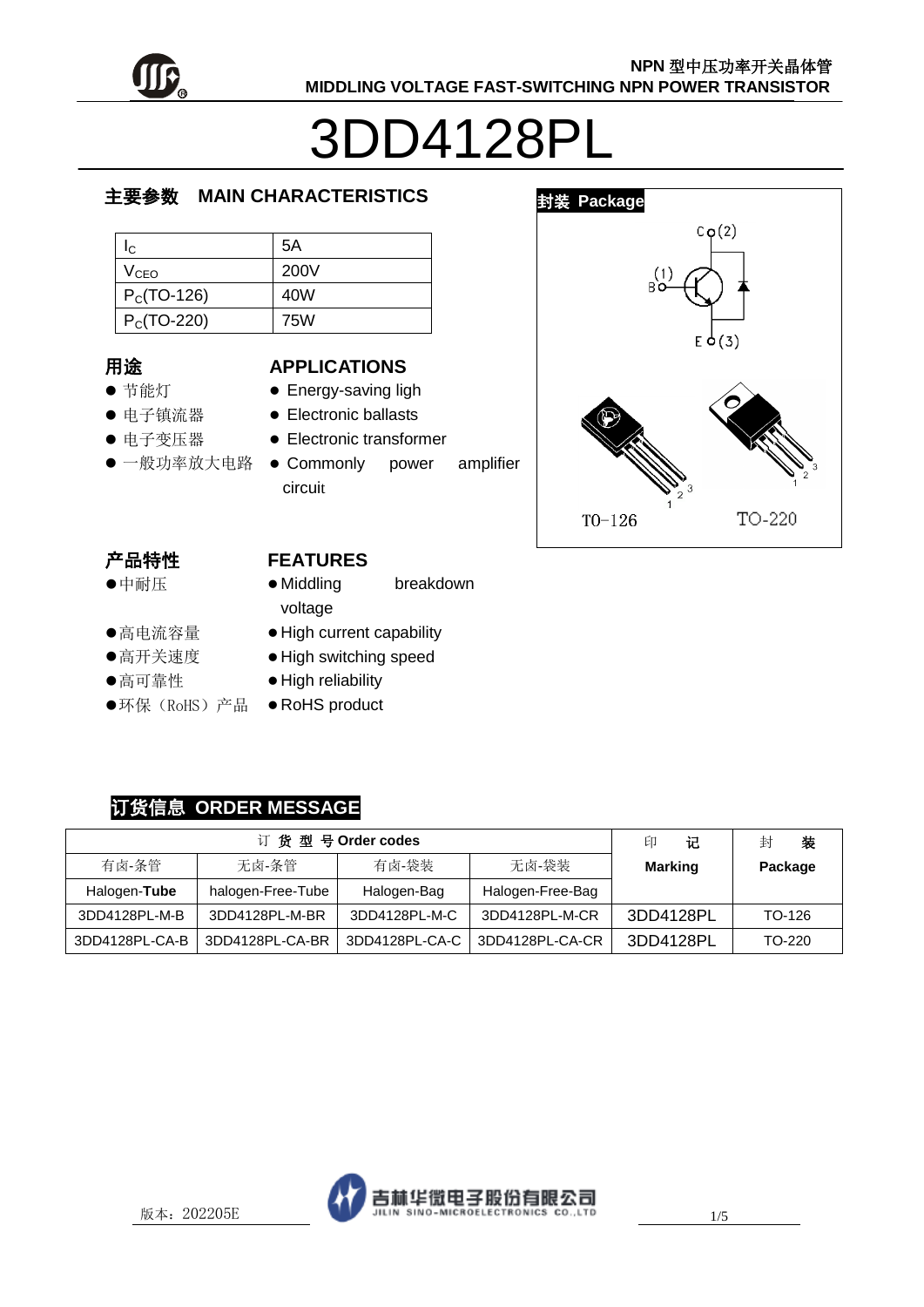# **<sup>R</sup>** 3DD4128PL

# 绝对最大额定值 **ABSOLUTE RATINGS** (Tc=25℃)

|                  | 目<br>项                                          | 符<br>뮹                  | 数<br>值         | 单<br>位            |
|------------------|-------------------------------------------------|-------------------------|----------------|-------------------|
| <b>Parameter</b> |                                                 | Symbol                  | Value          | Unit              |
| 集电极—发射极直流电压      | Collector- Emitter Voltage (V <sub>BE</sub> =0) | $V_{CES}$               | 350            | V                 |
| 集电极—发射极直流电压      | Collector-Emitter Voltage $(I_B=0)$             | V <sub>ceo</sub>        | 200            | V                 |
| 发射极—基极直流电压       | Emitter-Base Voltage                            | V <sub>EBO</sub>        | 7              | V                 |
| 最大集电极直流电流        | Collector Current (DC)                          | $\mathsf{I}_\mathsf{C}$ | 5              | A                 |
| 最大集电极脉冲电流        | Collector Current (pulse)                       | $I_{CP}$                | 10             | A                 |
| 最大基极直流电流         | Base Current (DC)                               | l <sub>B</sub>          | $\overline{2}$ | A                 |
| 最大基极脉冲电流         | Base Current (pulse)                            | <b>I</b> BP             | 4              | A                 |
| 最大集电极耗散功率        | Total Dissipation (TO-126)                      | $P_{C}$                 | 40             | W                 |
| 最大集电极耗散功率        | Total Dissipation (TO-220)                      | $P_{C}$                 | 75             | W                 |
| 最高结温             | <b>Junction Temperature</b>                     | $T_i$                   | 150            | °C                |
| 贮存温度             | <b>Storage Temperature</b>                      | $T_{\text{stg}}$        | $-55 - +150$   | $^{\circ}$ $\cap$ |

注: pulse电流宽度为小于5ms的非重复单脉冲。 Pulse Test: Pulse Width = 5.0 ms, Duty Cycle < 10%.

# 电特性 **ElECTRICAL CHARACTERISTIC**

| 项<br>目           | 测试条件                                                                               | 最小值                      | 典型值                      | 最大值        | 单位         |
|------------------|------------------------------------------------------------------------------------|--------------------------|--------------------------|------------|------------|
| <b>Parameter</b> | <b>Tests conditions</b>                                                            | Value(min)               | Value(typ)               | Value(max) | Unit       |
| $V(BR)_{CEO}$    | $ I_C=10$ mA, $I_B=0$                                                              | 200                      | $\blacksquare$           |            | $\vee$     |
| $V(BR)_{CBO}$    | $ I_C=1$ mA, $I_B=0$                                                               | 350                      |                          |            | $\vee$     |
| $V(BR)_{EBO}$    | $ I_{E}=1$ mA, $I_{C}=0$                                                           | $\overline{7}$           | $\overline{\phantom{0}}$ |            | V          |
| I <sub>CBO</sub> | $V_{CB} = 350V$ , $I_E = 0$                                                        | $\overline{\phantom{a}}$ | $\blacksquare$           | 100        | μA         |
| $I_{\text{CEO}}$ | $V_{CE}$ =200V, $I_B$ =0                                                           |                          | $\blacksquare$           | 50         | μA         |
| <b>LEBO</b>      | $V_{EB}$ =7V, $I_C$ =0                                                             |                          |                          | 10         | μA         |
| Hfe(1)           | $V_{CE} = 5V$ , $I_C = 0.8A$                                                       | 15                       | $\blacksquare$           | 25         |            |
| Hfe(2)           | $V_{CE}$ =5V, $I_C$ =3A                                                            | 8                        | $\blacksquare$           |            |            |
| $V_{CE(sat)}(1)$ | $I_c = 1A$ , $I_B = 0.2A$                                                          |                          |                          | 0.8        | $\vee$     |
| $V_{CE(sat)}(2)$ | $I_c=3A$ , $I_B=0.6A$                                                              |                          |                          | 1.5        | $\vee$     |
| $V_{BE(sat)}$    | $I_c=3A$ , $I_B=0.6A$                                                              | -                        | $\blacksquare$           | 1.6        | V          |
| tf               |                                                                                    |                          |                          | 0.7        | μS         |
| lts              | $V_{\text{CC}} = 24V$ $I_{\text{C}} = 0.5A, I_{\text{B1}} = -I_{\text{B2}} = 0.1A$ | 2                        | $\blacksquare$           | 4          | μS         |
| Ifт              | $V_{CE}$ =10V, I <sub>C</sub> =0.5A                                                | 4                        | $\blacksquare$           |            | <b>MHz</b> |

备注: ts: 2-2.5-3-3.5-4 us; Hfe: 15-20-25

# 热特性 **THERMAL CHARACTERISTIC**

| 项<br>目                                  | 符          | 最小值            | 最大值                     | 单<br>位         |
|-----------------------------------------|------------|----------------|-------------------------|----------------|
| <b>Parameter</b>                        | Symbol     |                | Value(min)   Value(max) | Unit           |
| 结到管壳的热阻 TO-126                          |            | $\blacksquare$ | 3.125                   | $^{\circ}$ CMV |
| Thermal Resistance Junction Case TO-126 | $Rth(i-c)$ |                |                         |                |
| 结到管壳的热阻 TO-220                          |            |                | 1.67                    | $^{\circ}$ CMV |
| Thermal Resistance Junction Case TO-220 | $Rth(i-c)$ | $\blacksquare$ |                         |                |

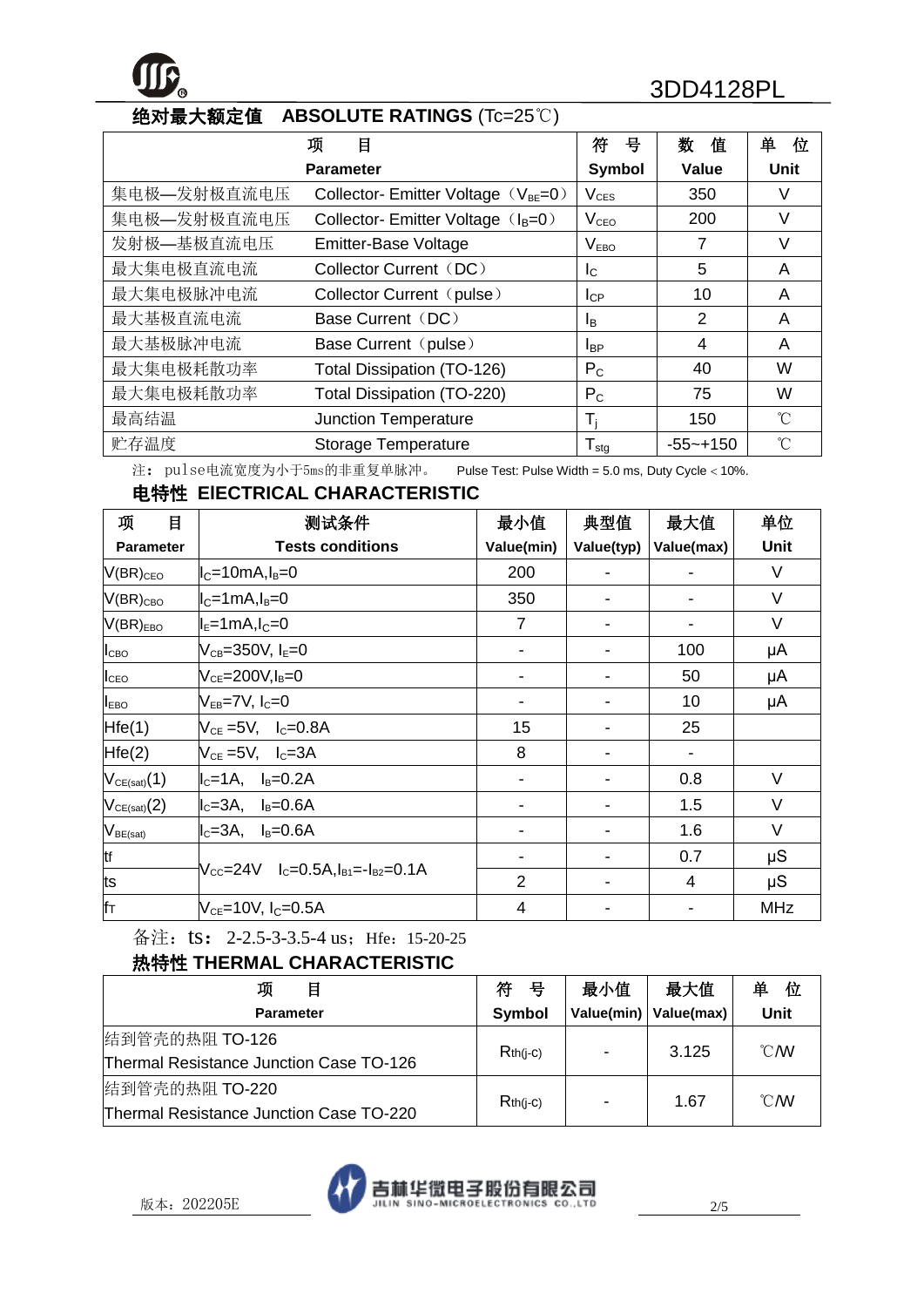

# 特征曲线 **ELECTRICAL CHARACTERISTICS (curves)**



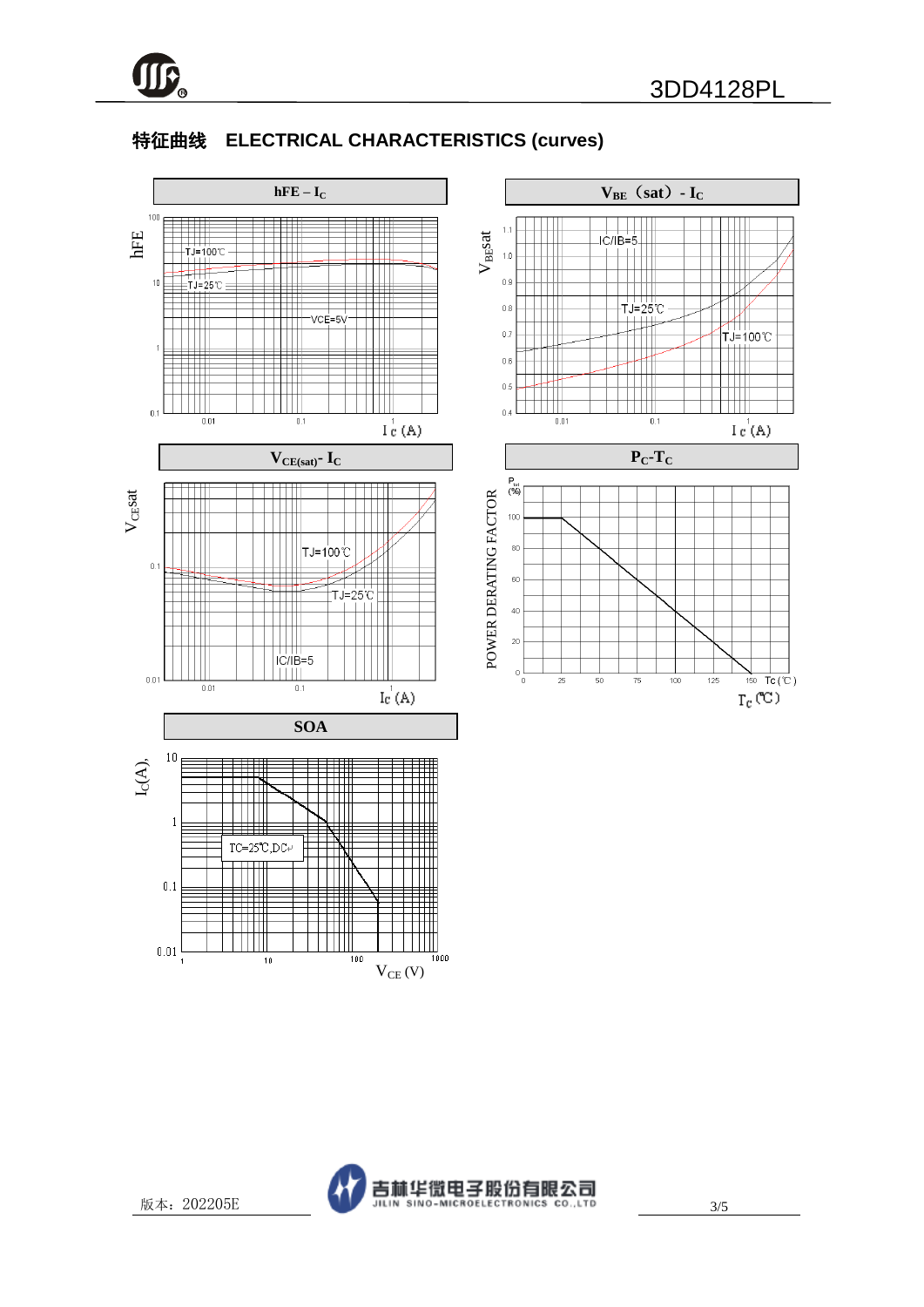

# 外形尺寸 **PACKAGE MECHANICAL DATA**

**TO-126**



单位 **Unit** :**mm**

| A  | 2.50-2.90     |
|----|---------------|
|    |               |
| в  | 1.22-1.47     |
| b  | $0.60 - 0.90$ |
| c  | $0.30 - 0.70$ |
| D  | 10.50-11.10   |
| Е  | $7.10 - 8.10$ |
| е  | 2.19-2.39     |
| L  | 15.30-15.70   |
| L2 | 2.10-2.30     |
| Q  | 3.80-4.20     |
| Q1 | 1.07-1.47     |
| Р  | 3.00-3.20     |

# 外形尺寸 **PACKAGE MECHANICAL DATA**

# **TO-220**





单位 **Unit** :**mm**

| 符号     | 尺寸 (mm)     |
|--------|-------------|
| Symbol | Size (mm)   |
| Α      | 4.40-4.80   |
| В      | 1.10-1.40   |
| b      | 0.70-0.95   |
| C      | 0.30-0.55   |
| с1     | 0.32-0.52   |
| D      | 14.45-16.00 |
| D2     | $8.2 - 9.2$ |
| E      | 9.60-10.40  |
| е      | 2.39-2.69   |
| F      | 1.20-1.35   |
| L      | 13.05-14.05 |
| L2     | 3.70-3.90   |
| P      | 3.50-4.00   |
| Q      | 2.40-3.00   |
| Q1     | 2.20-2.90   |